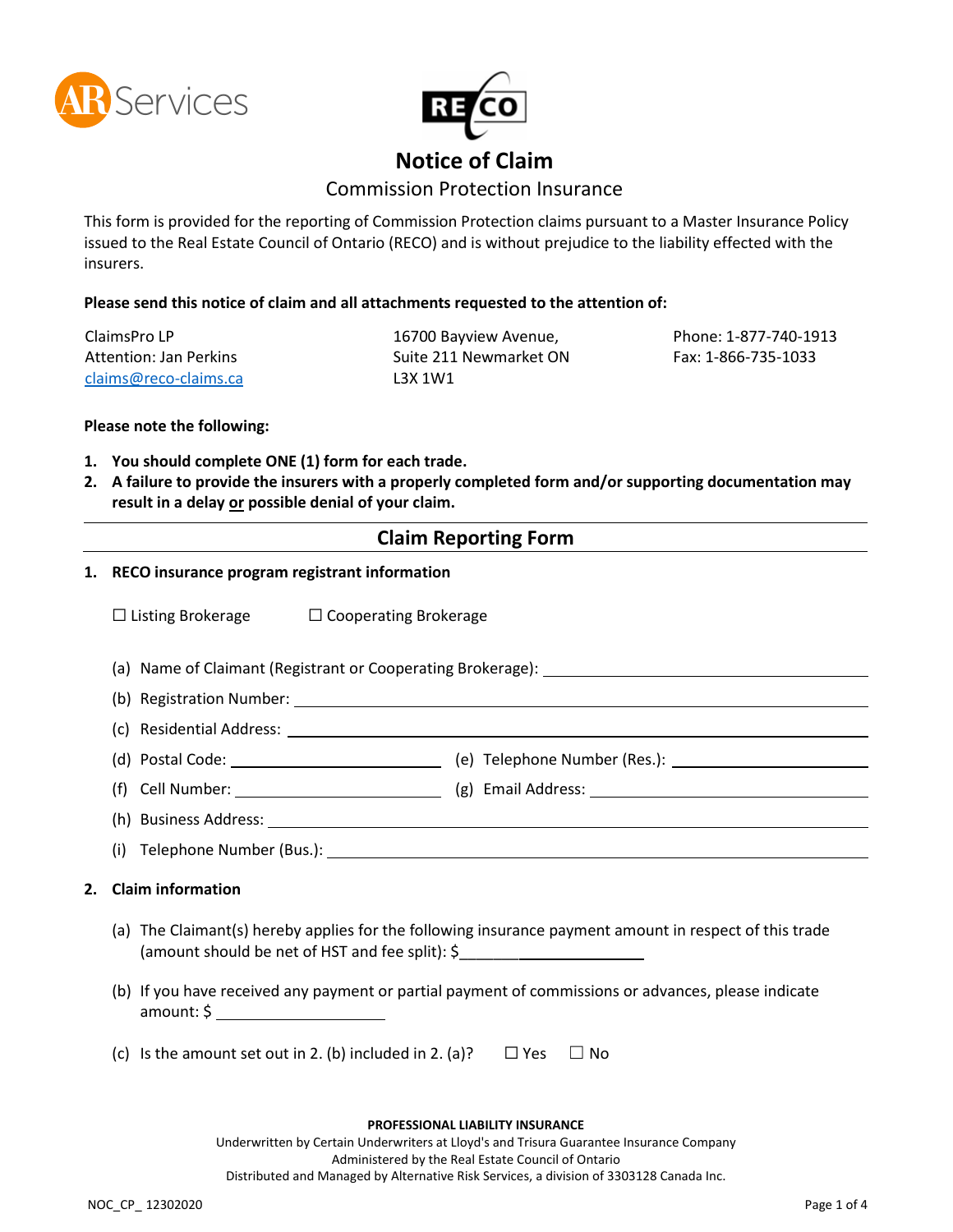## **3. Identity of brokerage and broker holding Claimant's commission**

| 4.                                           | Identification of Vendor(s) / Purchaser(s) with whom the purchase agreement was made |                                                                                                 |                                                                                                          |              |  |  |
|----------------------------------------------|--------------------------------------------------------------------------------------|-------------------------------------------------------------------------------------------------|----------------------------------------------------------------------------------------------------------|--------------|--|--|
|                                              |                                                                                      |                                                                                                 | (a) Name of Vendor(s): $\frac{1}{2}$                                                                     |              |  |  |
|                                              |                                                                                      |                                                                                                 |                                                                                                          |              |  |  |
|                                              |                                                                                      |                                                                                                 |                                                                                                          |              |  |  |
|                                              |                                                                                      |                                                                                                 |                                                                                                          |              |  |  |
|                                              |                                                                                      |                                                                                                 |                                                                                                          |              |  |  |
| Date of agreement of purchase and sale<br>5. |                                                                                      |                                                                                                 |                                                                                                          |              |  |  |
| 7.                                           | Identification of property for which claim is made                                   |                                                                                                 |                                                                                                          |              |  |  |
| 8.                                           |                                                                                      | Date and amount of each deposit made by purchaser(s) pursuant to agreement of purchase and sale |                                                                                                          |              |  |  |
|                                              | <b>Initial Deposit</b><br><b>Second Deposit</b><br><b>Third Deposit</b>              | <b>Date</b>                                                                                     | <b>Amount</b>                                                                                            |              |  |  |
|                                              |                                                                                      |                                                                                                 |                                                                                                          | <b>Total</b> |  |  |
|                                              | *Attach photocopies of each receipt and/or cheque(s) - front and back (if available) |                                                                                                 |                                                                                                          |              |  |  |
|                                              |                                                                                      |                                                                                                 | Describe the reasons for the broker's failure to perform its obligation to pay the commission (if known) |              |  |  |
| 9.                                           |                                                                                      |                                                                                                 |                                                                                                          |              |  |  |
|                                              |                                                                                      |                                                                                                 |                                                                                                          |              |  |  |

#### **PROFESSIONAL LIABILITY INSURANCE**

Underwritten by Certain Underwriters at Lloyd's and Trisura Guarantee Insurance Company Administered by the Real Estate Council of Ontario Distributed and Managed by Alternative Risk Services, a division of 3303128 Canada Inc.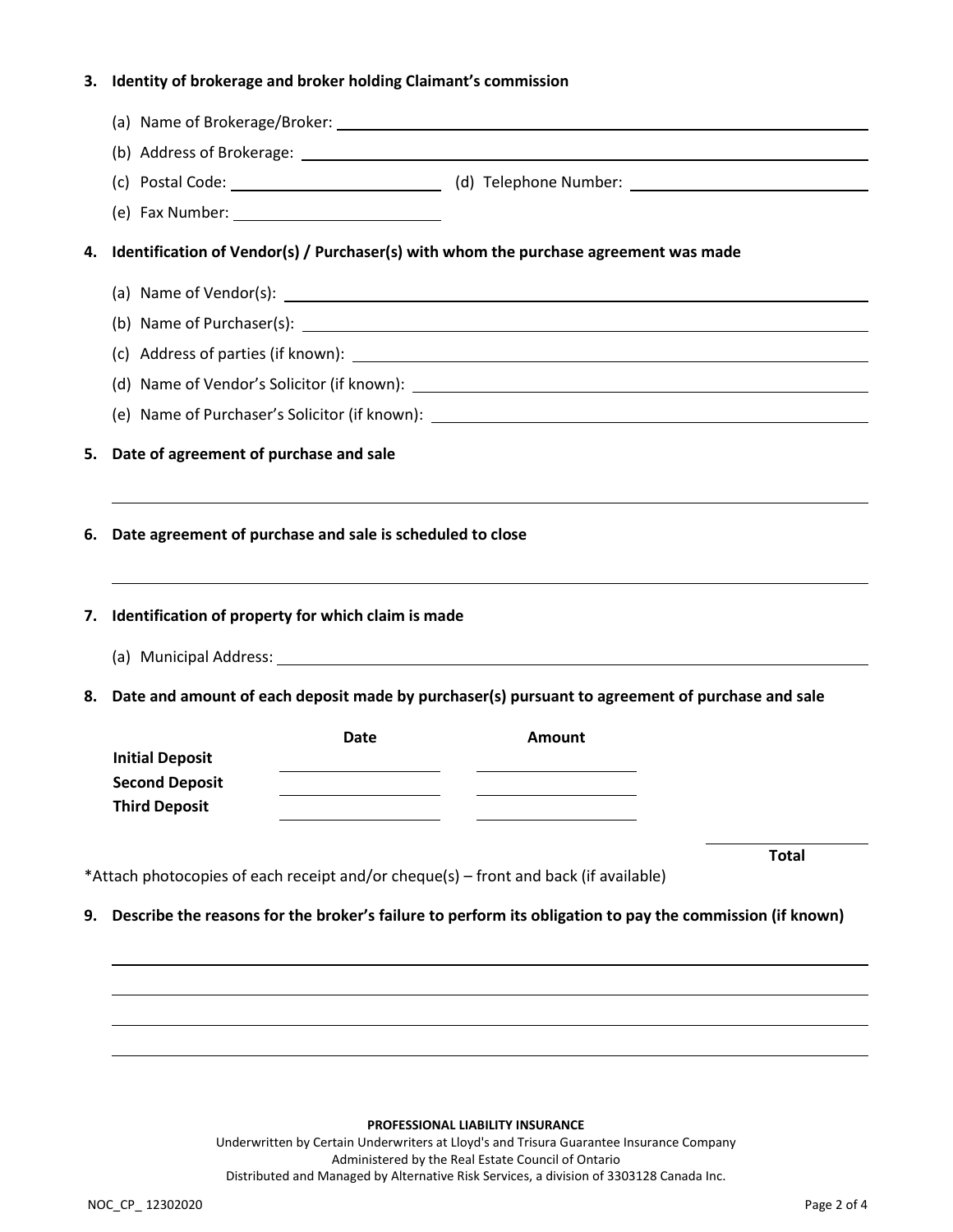| 10. Describe any communications (i.e., face-to-face discussions, telephone discussions, correspondence, etc.)<br>between the Claimant and the Broker relating to the Broker's failure to perform its obligation to pay the<br>commission |
|------------------------------------------------------------------------------------------------------------------------------------------------------------------------------------------------------------------------------------------|
|                                                                                                                                                                                                                                          |
| 11. Describe all efforts (other than described in above question 10.) made by the Claimant to recover<br>payment of commission (e.g., any court proceedings which have been instituted, demand letters, etc.)                            |
|                                                                                                                                                                                                                                          |
|                                                                                                                                                                                                                                          |
| 12. Please attach the following documents along with this claim form                                                                                                                                                                     |
| (a) Brokerage, Employment or Independent Contractor Agreement                                                                                                                                                                            |
| (b) Agreement of Purchase and Sale and any Amendments                                                                                                                                                                                    |
| (c) Trade Record Sheet                                                                                                                                                                                                                   |
| (d) Copy of all cheques (tendered or cancelled)                                                                                                                                                                                          |
| (e) Any documentation supporting the trade in real estate                                                                                                                                                                                |
| (f) Commission Invoice if available.                                                                                                                                                                                                     |
| 13. Location of Commission trust account                                                                                                                                                                                                 |
| (a) Name of Bank: <u>example and the set of the set of the set of the set of the set of the set of the set of the set of the set of the set of the set of the set of the set of the set of the set of the set of the set of the </u>     |
|                                                                                                                                                                                                                                          |
| (c) Bank Address: Latin Contract Contract Contract Contract Contract Contract Contract Contract Contract Contract Contract Contract Contract Contract Contract Contract Contract Contract Contract Contract Contract Contract            |
| 14. Claim warranty and authority                                                                                                                                                                                                         |
| (a) The Claimant warrants that he/she is not aware if any claim or counterclaim by the broker or any other<br>party which set off against the commission claimed herein. The Claimant further warrants that the                          |

- party which set off against the commission claimed herein. The Claimant further warrants that the commission claim has not been assigned transferred or sold the commissions to any other entity or person.
- (b) The Claimant(s) hereby authorizes the insurer, its agents, employees and representatives to investigate this claim on his/her behalf and to solicit from any party including but not limited to Broker(s), Receiver(s), Financial Institution(s) or other party(ies) who may have in their possession, care or control records, materials, documents or other property relevant to this claim. The Claimant(s) hereby directs any part to whom this document is presented to disclose any records, materials, documents or other property

### **PROFESSIONAL LIABILITY INSURANCE**

Underwritten by Certain Underwriters at Lloyd's and Trisura Guarantee Insurance Company Administered by the Real Estate Council of Ontario Distributed and Managed by Alternative Risk Services, a division of 3303128 Canada Inc.